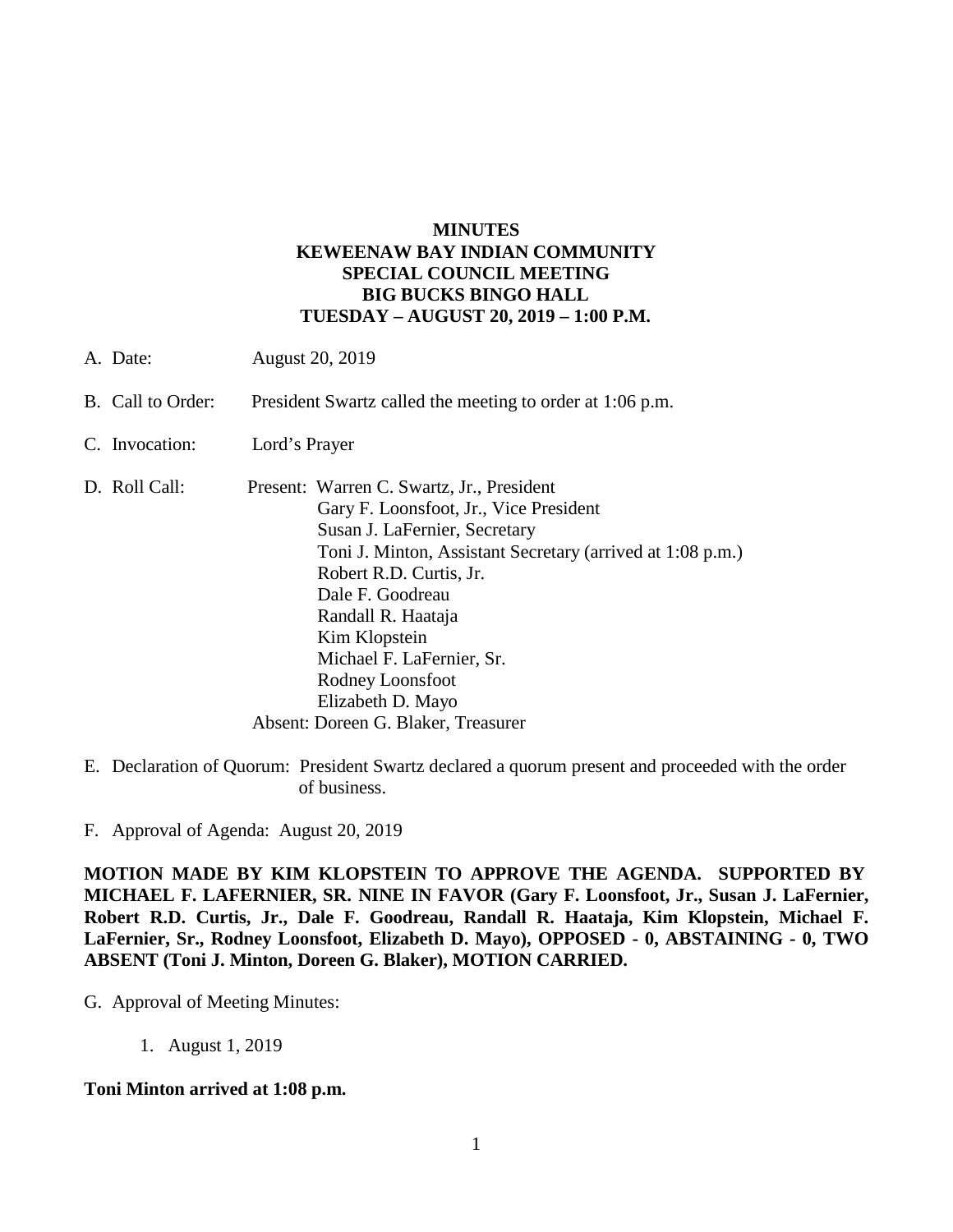**MOTION MADE BY GARY F. LOONSFOOT, JR. TO APPROVE THE AUGUST 1, 2019 MEETING MINUTES. SUPPORTED BY KIM KLOPSTEIN. EIGHT IN FAVOR (Gary F. Loonsfoot, Jr., Susan J. LaFernier, Dale F. Goodreau, Randall R. Haataja, Kim Klopstein, Michael F. LaFernier, Sr., Rodney Loonsfoot, Elizabeth D. Mayo), OPPOSED - 0, TWO ABSTAINING (Toni J. Minton, Robert R.D. Curtis, Jr.), ONE ABSENT (Doreen G. Blaker), MOTION CARRIED.**

H. New Business:

- 1. Paul Mooney, Assistant Tribal Attorney
	- a) Gary Loonsfoot, Jr., KBIC Cannabis Developer Custom Construction Company Proposal Review Phase 1 for the Medical Marijuana Complex at the former Marquette Airport Property (Kurt Gravedoni and Jim Nankervis present)

**MOTION MADE BY TONI J. MINTON TO APPROVE MOVING FORWARD WITH THE PROPOSAL FROM CUSTOM CONSTRUCTION COMPANY SUBJECT TO THE APPROVAL OF THE FORMAL CONTRACT. SUPPORTED BY GARY F. LOONSFOOT, JR. SIX IN FAVOR (Gary F. Loonsfoot, Jr., Susan J. LaFernier, Toni J. Minton, Dale F. Goodreau, Kim Klopstein, Rodney Loonsfoot), OPPOSED - 0, FOUR ABSTAINING (Robert R.D. Curtis, Jr., Randall R. Haataja, Michael F. LaFernier, Sr., Elizabeth D. Mayo), ONE ABSENT –** (**Doreen G. Blaker), MOTION CARRIED.**

> b) Kathy Mayo, Interim Health Administrator – RC Mechanical, Inc. (Hancock, Michigan) Tier II-B Services Agreement for Mechanical Services at the Health Clinic \$68,709.00 term ending upon completion of services (furnace, heating system)

**MOTION MADE BY ELIZABETH D. MAYO TO APPROVE THE TIER II-B SERVICES AGREEMENT WITH RC MECHANICAL, INC. SUPPORTED BY RODNEY LOONSFOOT. NINE IN FAVOR (Susan J. LaFernier, Toni J. Minton, Robert R.D. Curtis, Jr., Dale F. Goodreau, Randall R. Haataja, Kim Klopstein, Michael F. LaFernier, Sr., Rodney Loonsfoot, Elizabeth D. Mayo), OPPOSED - 0, ABSTAINING - 0, TWO ABSENT (Gary F. Loonsfoot, Jr., Doreen G. Blaker), MOTION CARRIED.**

(Gary Loonsfoot, Jr. is out of the room)

c) KBIC Pre-Primary Education Program Child Care Center License Renewal (for daycare services for 48 available spaces) August 17, 2019 – August 16, 2020

**MOTION MADE BY TONI J. MINTON TO APPROVE THE CHILD CARE CENTER LICENSE RENEWAL WITH THE KBIC PRE-PRIMARY EDUCATION PROGRAM. SUPPORTED BY KIM KLOPSTEIN. NINE IN FAVOR (Susan J. LaFernier, Toni J. Minton, Robert R.D. Curtis, Jr., Dale F. Goodreau, Randall R. Haataja, Kim Klopstein, Michael F. LaFernier, Sr., Rodney Loonsfoot, Elizabeth D. Mayo), OPPOSED - 0, ABSTAINING - 0, TWO ABSENT (Gary F. Loonsfoot, Jr., Doreen G. Blaker), MOTION CARRIED.**

(Gary Loonsfoot, Jr. is out of the room)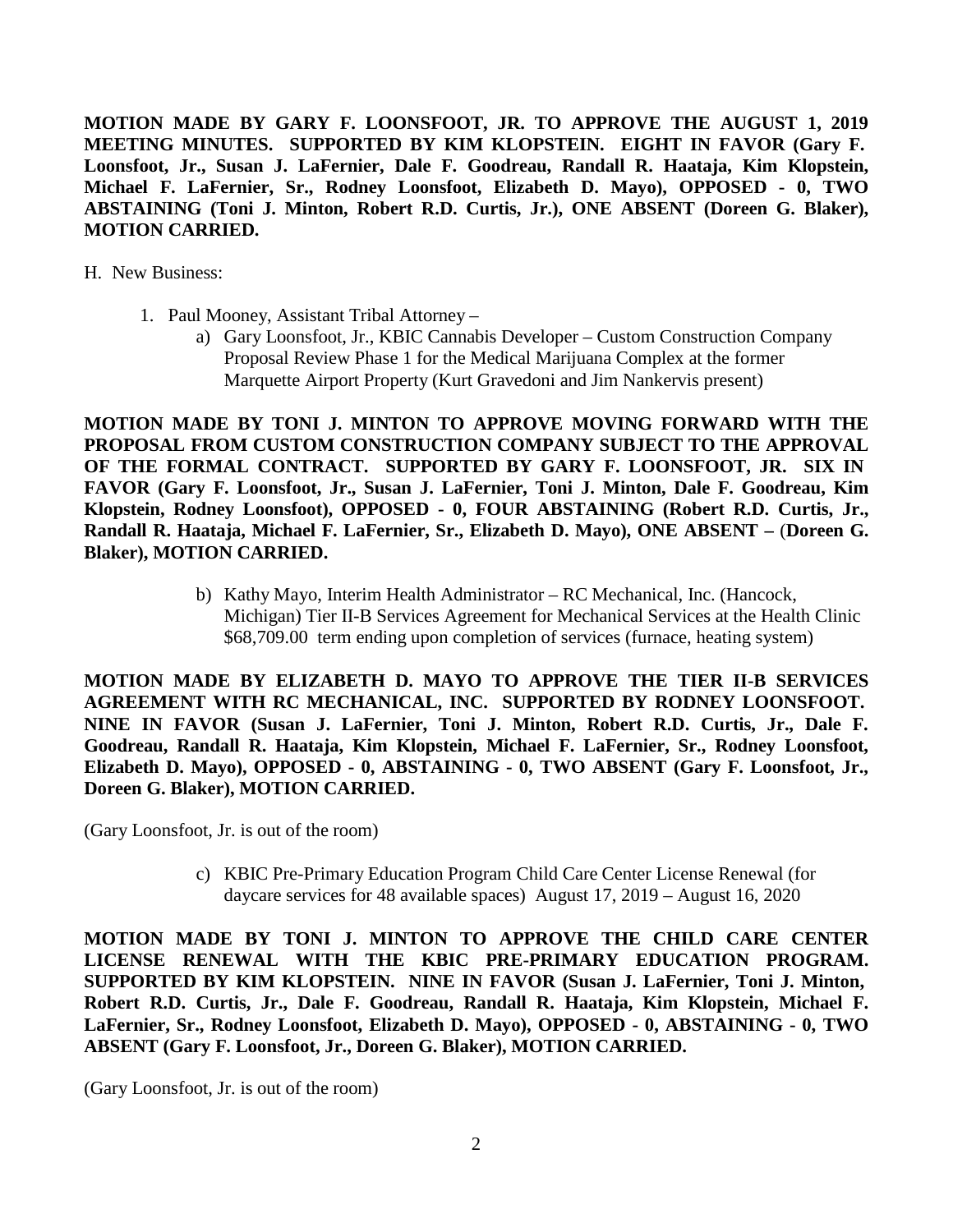d) George S. Geroux – Old 41 Equipment Repair (New) Business License (for truck and equipment mechanical repair) August 5, 2019 – August 4, 2020

**MOTION MADE BY RODNEY LOONSFOOT TO APPROVE THE NEW BUSINESS LICENSE WITH GEORGE GEROUX FOR OLD 41 EQUIPMENT REPAIR. SUPPORTED BY MICHAEL F. LAFERNIER, SR. NINE IN FAVOR (Susan J. LaFernier, Toni J. Minton, Robert R.D. Curtis, Jr., Dale F. Goodreau, Randall R. Haataja, Kim Klopstein, Michael F. LaFernier, Sr., Rodney Loonsfoot, Elizabeth D. Mayo), OPPOSED - 0, ABSTAINING - 0, TWO ABSENT (Gary F. Loonsfoot, Jr., Doreen G. Blaker), MOTION CARRIED.**

(Gary Loonsfoot, Jr. is out of the room)

e) Angela Kelly – Sweet Grass Spa Salon Business License Renewal July 25, 2019 – July 24, 2020

**MOTION MADE BY TONI J. MINTON TO APPROVE THE BUSINESS LICENSE RENEWAL WITH ANGELA KELLY FOR SWEET GRASS SPA. SUPPORTED BY KIM KLOPSTEIN. NINE IN FAVOR (Gary F. Loonsfoot, Jr., Susan J. LaFernier, Toni J. Minton, Robert R.D. Curtis, Jr., Randall R. Haataja, Kim Klopstein, Michael F. LaFernier, Sr., Rodney Loonsfoot, Elizabeth D. Mayo), ONE OPPOSED (Dale F. Goodreau), ABSTAINING - 0, ONE ABSENT (Doreen G. Blaker), MOTION CARRIED.**

2. Larry Denomie III, Ojibwa Casinos General Manager – Baraga Casino Resort (restaurant, hotel, and offices) Exterior Paint Bids (3) from the capital expenditure budget

**MOTION MADE BY MICHAEL F. LAFERNIER, SR. TO APPROVE THE BID FROM NORTHERN PAINTING IN THE AMOUNT OF \$45,424.00. SUPPORTED BY RANDALL R. HAATAJA. NINE IN FAVOR (Gary F. Loonsfoot, Jr., Susan J. LaFernier, Toni J. Minton, Robert R.D. Curtis, Jr., Dale F. Goodreau, Randall R. Haataja, Kim Klopstein, Michael F. LaFernier, Sr., Elizabeth D. Mayo), OPPOSED - 0, ONE ABSTAINING (Rodney Loonsfoot), ONE ABSENT –** (**Doreen G. Blaker), MOTION CARRIED.**

3. President Swartz – Amendment to Resolution KB-027-2019 Tribal Officials Authorized to Conduct Business with the Office of the Special Trustee for American Indians (OST)

**MOTION MADE BY KIM KLOPSTEIN TO AMEND RESOLUTION KB-027-2019 ADDING FRANCIS J. LAPOINTE, JR., CFO AND ELIZABETH SHERMAN, ACCOUNTS PAYABLE SUPERVISOR TO THE TRIBAL OFFICIALS AUTHORIZED TO CONDUCT BUSINESS WITH THE OFFICE OF THE SPECIAL TRUSTEE FOR AMERICAN INDIANS. SUPPORTED BY ROBERT R.D. CURTIS, JR. TEN IN FAVOR (Gary F. Loonsfoot, Jr., Susan J. LaFernier, Toni J. Minton, Robert R.D. Curtis, Jr., Dale F. Goodreau, Randall R. Haataja, Kim Klopstein, Michael F. LaFernier, Sr., Rodney Loonsfoot, Elizabeth D. Mayo), OPPOSED - 0, ABSTAINING - 0, ONE ABSENT –** (**Doreen G. Blaker), MOTION CARRIED.**